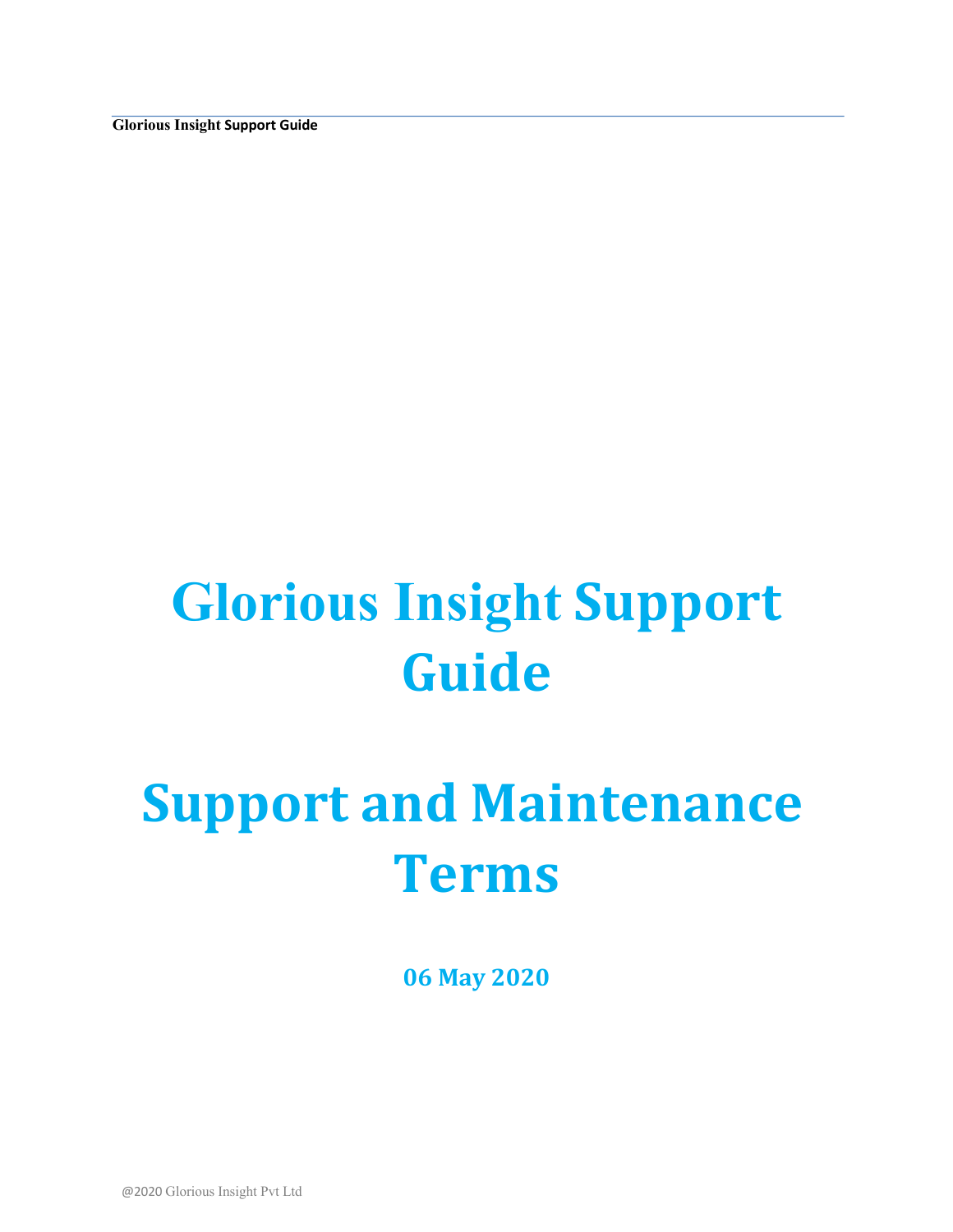# **1 Introduction to GLORIOUS INSIGHT Support**

# **GLORIOUS INSIGHT Support's commitment to customers**

GLORIOUS INSIGHT believes that having your trust in our ability to handle your business needs is a privilege and a responsibility. As your solutions provider, GLORIOUS INSIGHT strives to maintain this trust by providing quality support that enables you to concentrate on your core business issues.

GLORIOUS INSIGHT software Support has a global team of highly skilled professionals who are dedicated to helping you succeed with GLORIOUS INSIGHT products. The Support team's goal is to provide exceptional service and is eager to help you resolve your GLORIOUS INSIGHT software problems.

# **Scope of Support**

#### **Definitions**

**"Ancillary Services"** means any consulting, advanced or on-site support, or other professional services related to the implementation, configuration, or use of the Programs (not including Program Support) or related to custom changes in the Programs.

**"New Version"** means any modifications or additions to the Programs that add material new features or functionality (and are not merely incremental improvements to existing features), that are not classified by GLORIOUS INSIGHT as Updates.

**"Program(s)"** means the object code of the software and all accompanying documentation delivered to the customer, including all items delivered by GLORIOUS INSIGHT to Customer under support, but excluding commercial Third Party Software except as expressly provided herein.

**"Reseller''** means any entity that is properly authorized to resell the Support Services.

**"Services"** means Ancillary Services and Support Services.

**"Service Description"** means the description of the features and functionality of the Support services.

**"Support"** means the Support Services available for the program as specified in the Agreement and/or an Order.

**"Support Fee"** means the fees paid for Support Services of the Programs as specified in an Order..

**"Support Services"** means the provision and maintenance and support of GLORIOUS INSIGHT applications of the program configured and operated for use by customer, including availability of 1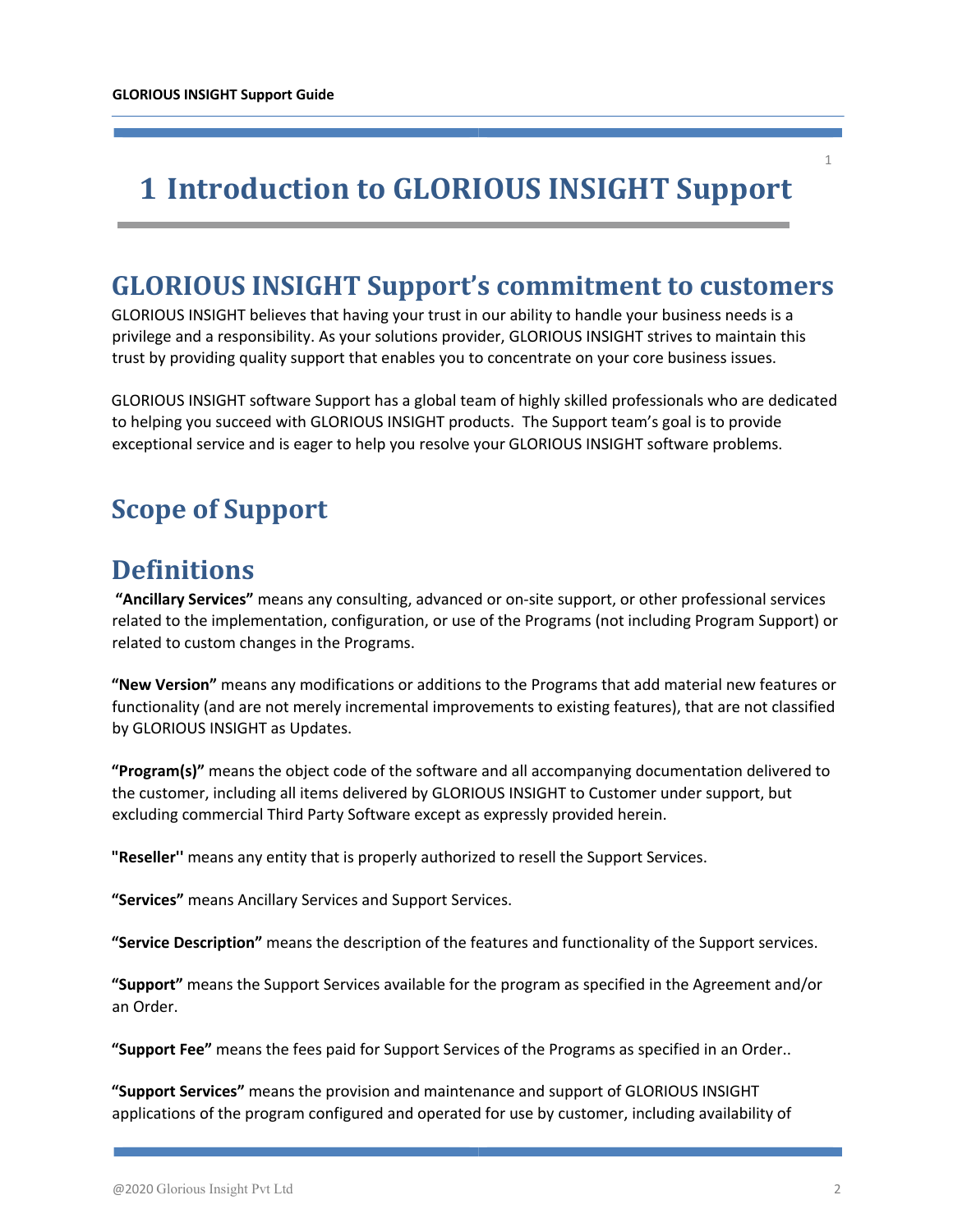#### **GLORIOUS INSIGHT Support Guide**

documentation, updates and (wherever applicable) new versions of the program and as described within this document.

**"Third Party Software"** means third party software, libraries and components incorporated in or included with a Program.

**"Updates"** means modifications, bug-fixes, corrections, or minor enhancements to the Programs to correct problems, errors or deficiencies, provide other incremental updates and corrections, or are identified by GLORIOUS INSIGHT as mandatory changes to the Programs.

# **Obtaining Technical Support**

The support for the Programs is available through phone, web and email. Below are instructions for how to reach support, escalation, and what information to have ready when contacting GLORIOUS INSIGHT to ensure best time to resolution.

#### **Support Methods**

There are two ways to reach and get Support:

- E-mail: support@glorinz.com
- Phone Support: Toll Free : 1800-3132-208

#### **Tips for Opening a Support Request**

The below tips help to maximize efficiency and contribute to timely resolution of a problem:

- a) **Have Support Contract ready**. A valid Support Contract is required in connection with all methods of contact above which entitles the registered user to request support.
- b) **Enter a complete problem description**. Provide a complete description of the problem. Include as much detail as possible to improve response times and efficiency. At minimum, please include:
	- I. The problems or issues being reported
	- II. When and how the trouble began
	- III. What attempts have been made to resolve the issue
	- IV. Provide the URL and version of the Program in question
	- V. Make/model of the end device(s) involved (if applicable)
	- VI. If there is a particular device MAC address or Subscriber ID that is central to the issue, then please provide;
	- VII. Browser details (name and version) when applicable; and VIII. Any other information you believe would be helpful.
- c) **Regarding attachments:** Be selective. If there is an e-mail that succinctly covers the problem, paste that into the support request. Please provide only the necessary information to clearly show the problem/issue. For example, if just two sentences of a three-page e-mail exchange cover the necessary info, please add only those two, key sentences to the support request. Also include any useful screenshots, if available.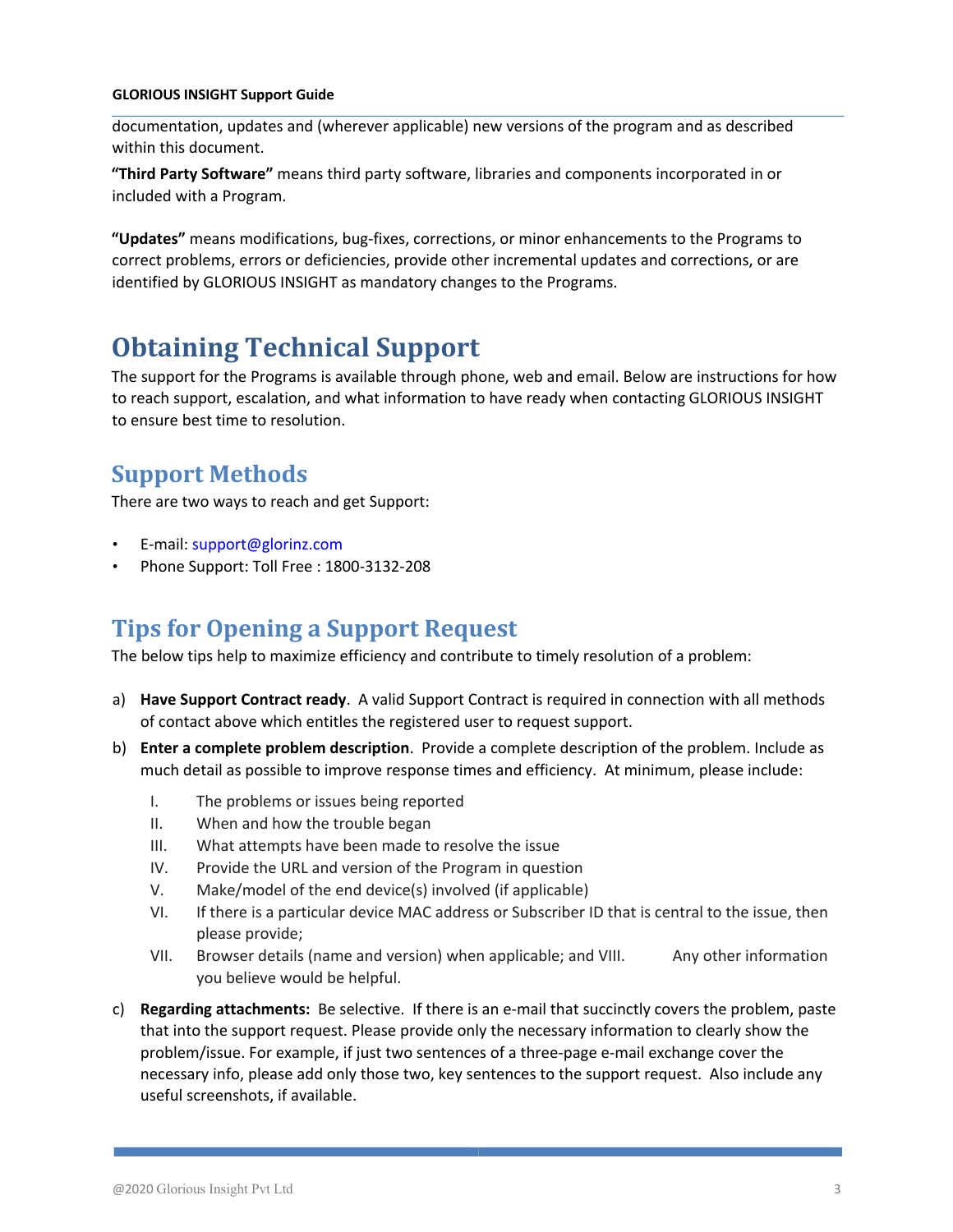#### **GLORIOUS INSIGHT Support Guide**

- d) **Specify Contact information**: If Customer Contact information differs from what GLORIOUS INSIGHT may have on file, please include details for reaching Contacts or other key Parties for questions and updates regarding this support request.
- e) **Remote Access**: If Support requires access to networks or systems on Customer's premises, GLORIOUS INSIGHT will need remote access enabled to assist with troubleshooting.

### **Support Guide Updates**

We are constantly working to develop new services. We may also change our practices over time as our business and technology evolve, and this may involve changes to the way we provide services. As a result, we may update this GLORIOUS INSIGHT Support Guide from time to time.

If we materially change our Support Guide, we will take steps to inform you of the change through notifications on our website. If you continue to use our websites, applications, and online services after the date any revised Support Guide comes into effect, you will be deemed to have read and agreed to the revised Support Guide.

The date on the cover page of this Support Guide shows when it was last updated and published.

# **2 On-Site Support**

#### **No On-Site Support**

Support does not include any on-site diagnosis or on-site problem resolution. As available, and by mutual agreement of the Parties in an Order, Statement of Work or other document signed by both Parties, on-site support may be provided by GLORIOUS INSIGHT at its then current standard hourly rates and any reasonable travel expenses that may be required.

Alternatively, GLORIOUS INSIGHT may provide on-site Support as it deems reasonably necessary in its sole discretion to correct problems in accordance with the resolution times set forth in this Support Guide. Expenses incurred by GLORIOUS INSIGHT in connection with such support shall be reimbursable as provided in "Expenses" below.

## **On-Site Responsibilities**

If on-site support is provided by GLORIOUS INSIGHT:

#### **Performance of Services**

GLORIOUS INSIGHT shall perform on-site Support services in a proper, safe and secure manner to prevent loss, injury or damage to Customer's property, to the site and to lives or persons, and shall comply with all applicable safety laws, rules and regulations of any governmental authority, and with all reasonably safety procedures which Customer provides to GLORIOUS INSIGHT in connection with the performance of on-site Support.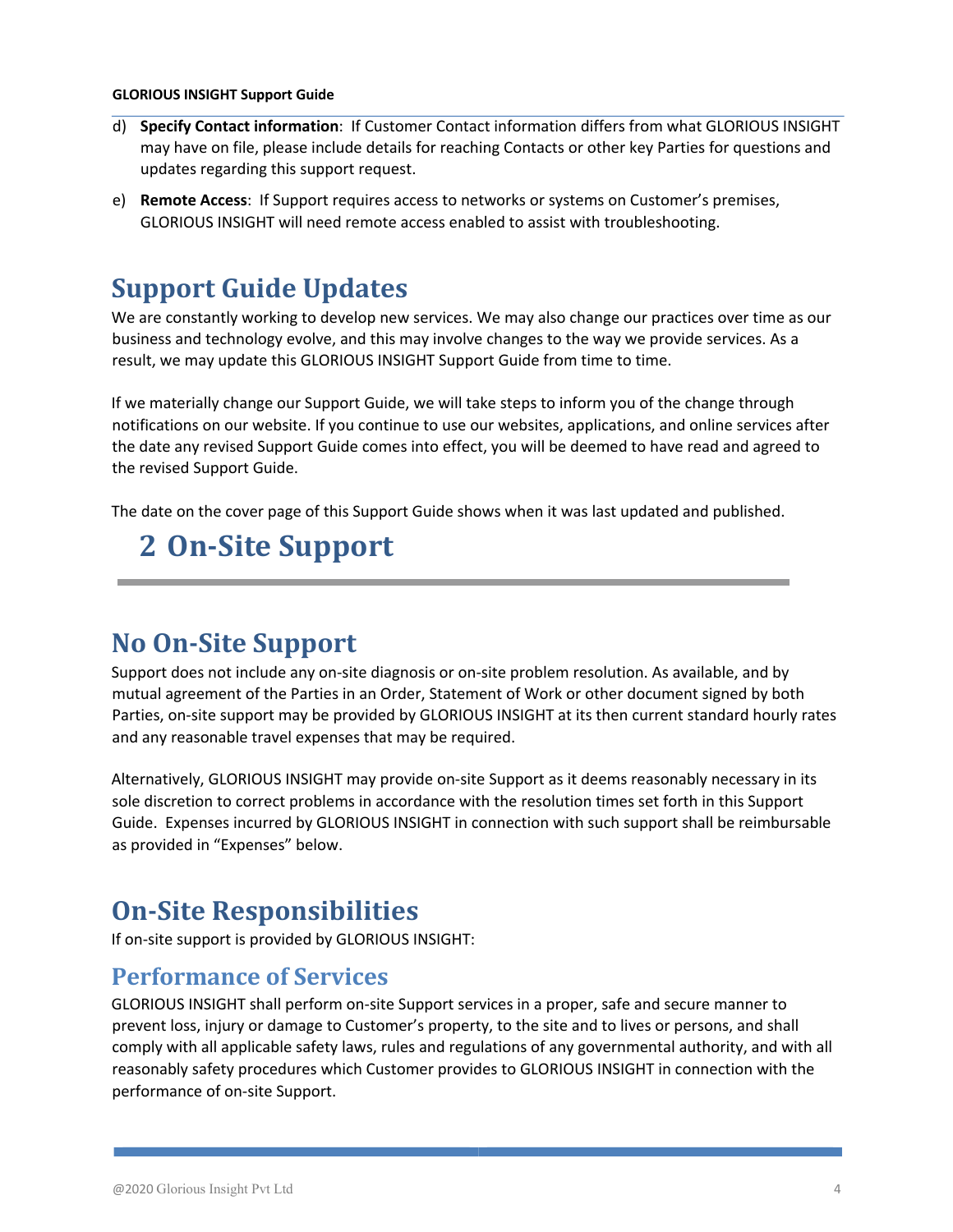#### **GLORIOUS INSIGHT Support Guide**

#### **Security Regulations**

Subject to notice, GLORIOUS INSIGHT shall comply with Customer's rules in effect at any time governing the admittance of GLORIOUS INSIGHT's employees to Customer's sites and their identification while there.

#### **Expenses**

GLORIOUS INSIGHT's expenses, including travel and living expenses, shall be borne by GLORIOUS INSIGHT, except that those reasonable expenses which are incurred (i) during the course of Ancillary Services or in remedying an issue that is not a problem from the scope of Support Services or that is excluded from Support as provided in this document, or (ii) which do not result from Programs, shall be paid by Customer. Upon Customer's request, Consultant will notify Customer of estimated out-of-pocket charges before they are incurred.

# **3 Service Descriptions - Support Terms**

# Levels of **Support**

| <b>Definitions</b> | <b>Description</b>                                                                                                                                                                                                                                                                       |  |  |
|--------------------|------------------------------------------------------------------------------------------------------------------------------------------------------------------------------------------------------------------------------------------------------------------------------------------|--|--|
| Level $1(L1)$      | Basic help desk support to resolve queries with support documents. Classify the<br>problem and identify the application / team that the problem should be handed over<br>to.                                                                                                             |  |  |
| Level $2(L2)$      | Support involves answering application queries, analysis of issues, resolving minor<br>problems that don't require code changes, and suggesting procedural changes to<br>resolve issues. If no solution is available, Level 2 personnel escalate to Level 3.                             |  |  |
| Level $3(L3)$      | In depth analysis of the issue by experienced and knowledgeable technicians, based<br>on initial analysis from Level 2. Deciding on the best course of action to resolve<br>Developing, testing, and delivering code changes, patches, or<br>the issue.<br>workarounds to fix the issue. |  |  |
| Level $4(L4)$      | Escalation beyond the Support organization, for example to the original developers<br>in R&D or involving external third parties and Center of Excellence (COE) in the<br>problem investigation and resolution.                                                                          |  |  |

If the Customer has purchased Support through an GLORIOUS INSIGHT Reseller, L1 and L2 support for the solution involving Reseller and GLORIOUS INSIGHT product components is done by that Reseller. The Customer will have a contract with the Reseller for Support, and the Reseller will route or escalate the case to GLORIOUS INSIGHT, for GLORIOUS INSIGHT product components, on the Customer's behalf as required.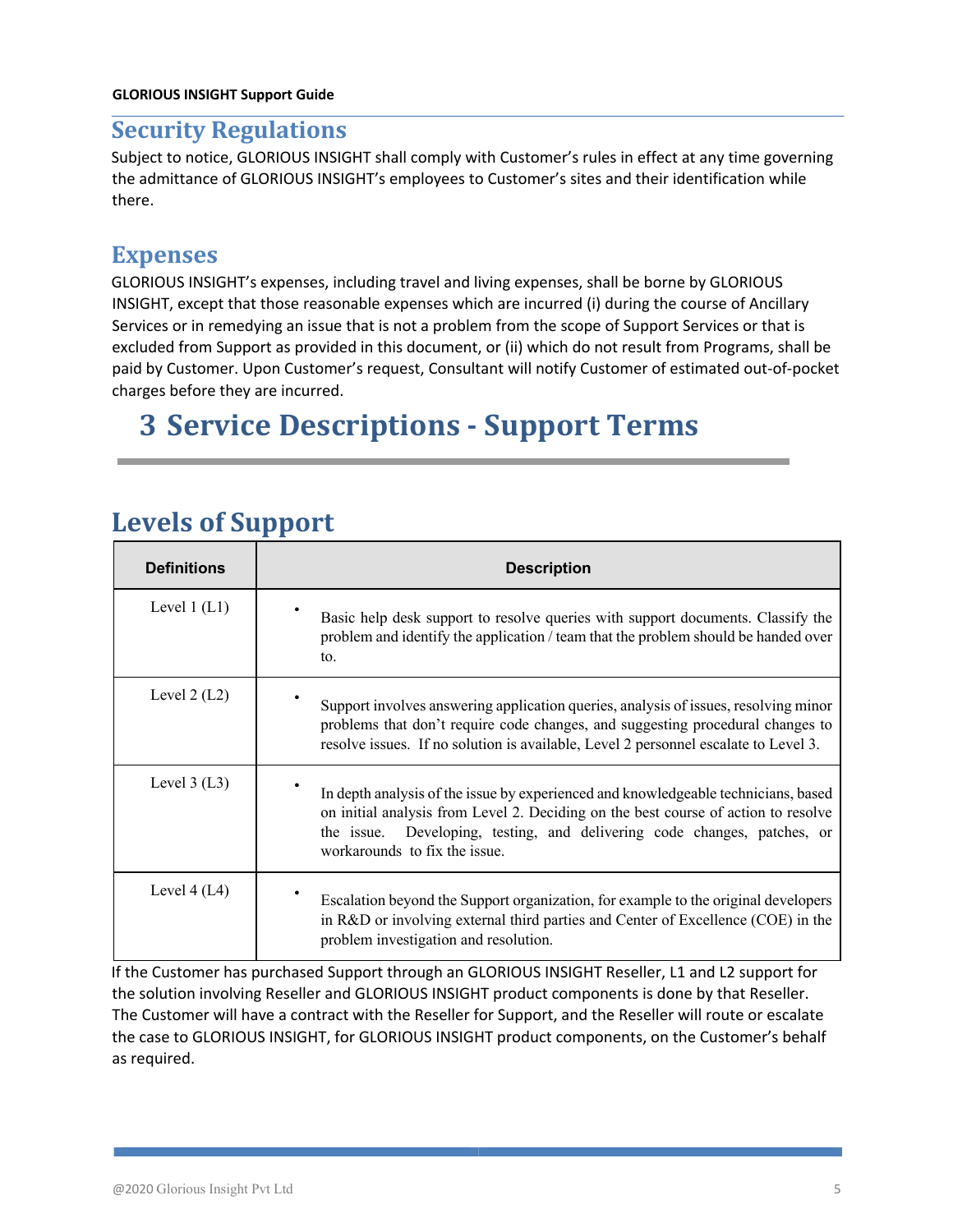# **Support Details**

GLORIOUS INSIGHT shall provide Support for the programs as defined here below:

- GLORIOUS INSIGHT Technical Assistance Center (TAC) access 24 hours per day, 7 days per week to assist by telephone, e-mail and web case submission for Programs use and troubleshooting issues.
- Manage problems according to the GLORIOUS INSIGHT Support response time guidelines.

 $\mathscr P$  Please note that access restrictions identified by GLORIOUS INSIGHT from time to time may apply.

- Programs Updates:
	- Work-around solutions or patches to reported Programs problems using commercially reasonable efforts shall be provided. Programs Software patch for on premises software, a Maintenance Release will be made available for download
	- Major, Minor and Maintenance Releases:

For Programs that runs on Customer's premises or in a Customer controlled environment, the Application Software releases and supporting Documentation are available on the portals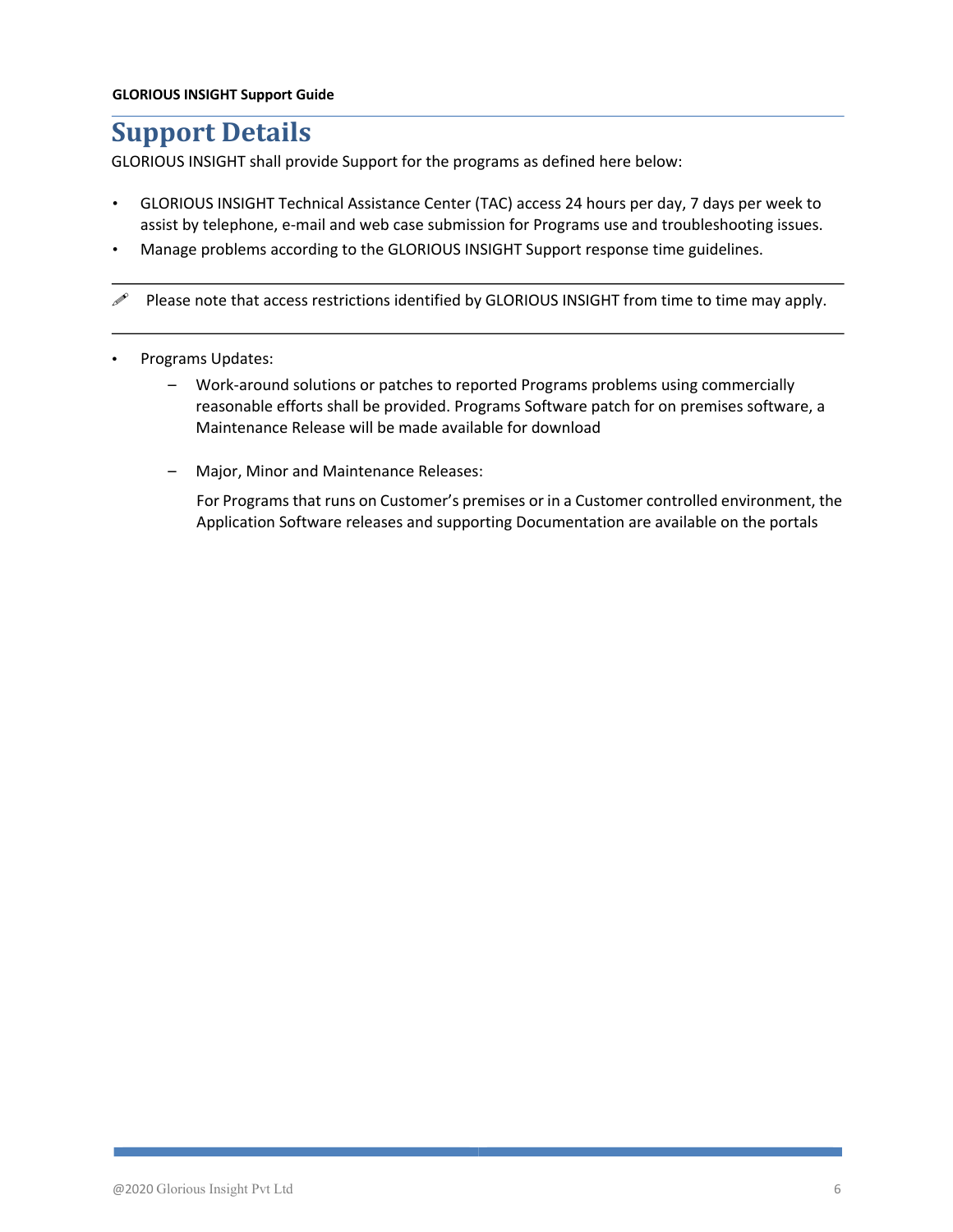## **Problem Resolution Process**

The problem resolution process will vary according to the severity of the reported problem and the Parties shall work collaboratively to arrive at a problem resolution guideline to further clarify and facilitate the inter-company process for problem resolution as per the levels of support. Once a request is received and verified to be a problem with the Programs, GLORIOUS INSIGHT and Customer will perform the problem resolution activities as summarized in Figure 1 to manage the problem to resolution, and GLORIOUS INSIGHT will escalate problems that are not resolved, according to the GLORIOUS INSIGHT Escalation Guidelines. Customer shall cooperate with GLORIOUS INSIGHT in every reasonable way (including by fulfilling Customer's responsibilities in Section 6) and shall not hinder GLORIOUS INSIGHT's ability to achieve problem resolutions within the designated timeframes.

# **Programs Support Severity Guidelines**

#### **Severity Levels**:

The severity level of a Customer- reported problem may be set in good faith by the Customer at the time the problem is reported according to the following criteria, but is subject to change based on the findings of Tech Support and the provision of any workaround reducing the severity level of a problem:

| <b>Severity Level</b> | Impact                                      | <b>Description</b>                                                                                                                                                                                                                               |  |
|-----------------------|---------------------------------------------|--------------------------------------------------------------------------------------------------------------------------------------------------------------------------------------------------------------------------------------------------|--|
| Severity 1            | <b>Major or Critical Business</b><br>Impact | The Program is completely unavailable or there is a critical<br>or problem error (i.e., non-functional) in the primary<br>functionality of the Program (e.g., in any one feature of<br>the Program used by all of Customer's front-line agents). |  |
| Severity 2            | <b>Moderate Business</b><br>Impact          | There is a serious error in the primary functionality of the<br>Program (e.g., in the availability to access modem volume<br>used by any Customer administrative task).                                                                          |  |
| Severity 3            | <b>Minor Business Impact</b>                | There is a minor error or problem in a non-primary (e.g.,<br>reporting) component of the Program.                                                                                                                                                |  |
| Severity 4            | <b>Question or Request</b>                  | Customer requires information or assistance on Program<br>capabilities, installation, or configuration.                                                                                                                                          |  |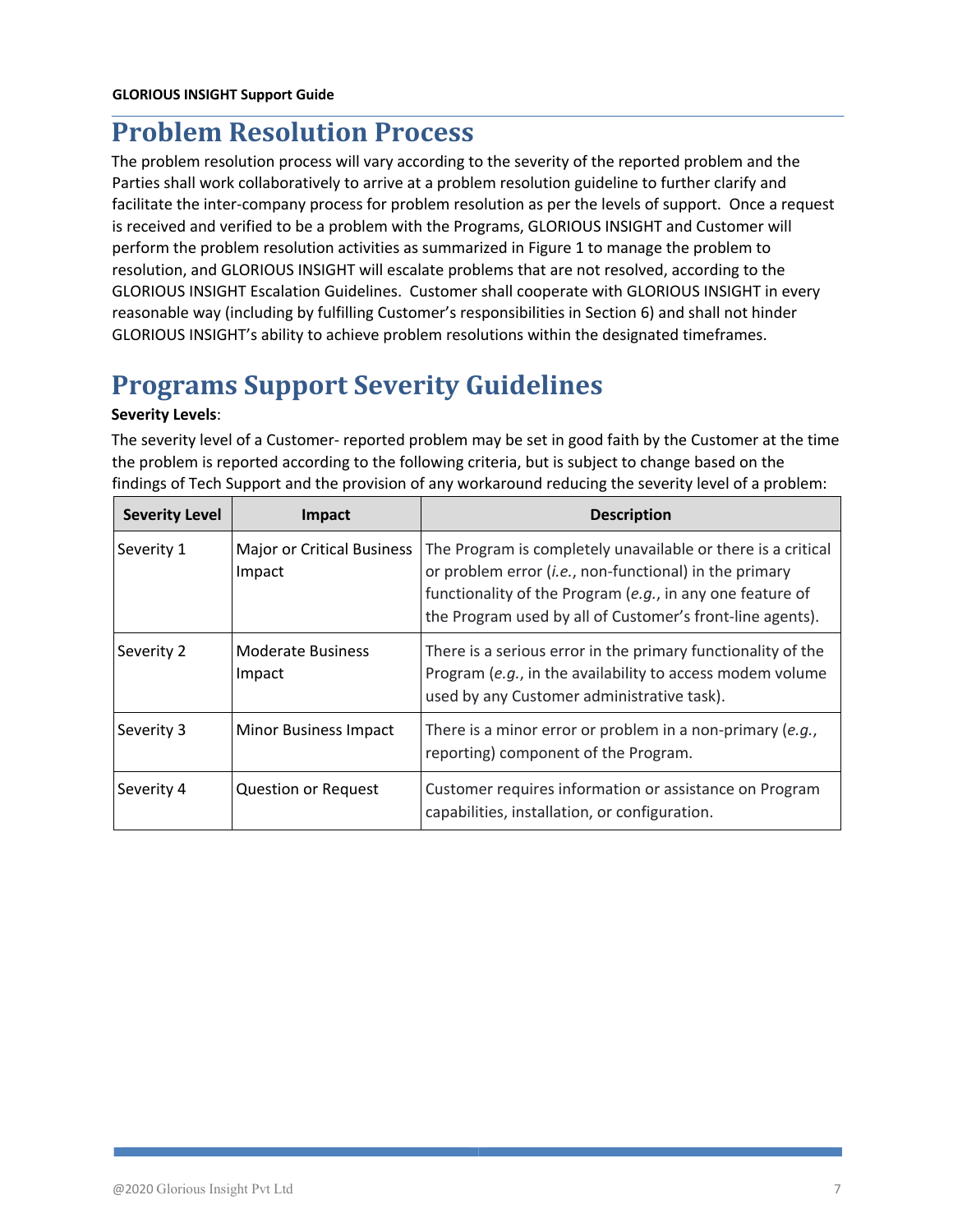# **Programs Support Response Time**

Response time is defined as the time from when a case has been submitted in the case management system by Customer to the time when an GLORIOUS INSIGHT support engineer has made contact regarding the issue reported in the case. The following table outlines the objectives that GLORIOUS INSIGHT strives to achieve to respond to submitted cases based on their case severity. In some cases, the assigned cases severity may be adjusted to align with the Programs Support Severity Guidelines.

| Problem<br><b>Severity</b><br>Level | <b>Response Time</b><br><b>Objective</b> | <b>Problem Resolution Activity</b>                                                                                                                                                                           |  |  |
|-------------------------------------|------------------------------------------|--------------------------------------------------------------------------------------------------------------------------------------------------------------------------------------------------------------|--|--|
| Severity 1                          | Within 1 hour<br>(< 15 minutes goal)     | GLORIOUS INSIGHT and customer both will commit full-time<br>resources to resolve the situation.                                                                                                              |  |  |
| Severity 2                          | Within 8 hours                           | GLORIOUS INSIGHT and customer both will commit full-time<br>resources during standard business hours (Monday-Friday 10am-<br>7pm India Standard Time) to resolve the situation.                              |  |  |
| Severity 3                          | Within 4 business<br>days                | GLORIOUS INSIGHT and customer both are willing to commit<br>resources during standard business hours (Monday-Friday 10am-<br>7pm India Standard Time) to restore service to satisfactory levels.             |  |  |
| Severity 4                          | Within 5 business<br>days                | GLORIOUS INSIGHT and customer both are willing to provide<br>resources during standard business hours (Monday-Friday 10am-<br>7pm India Standard Time) to provide information or assistance as<br>requested. |  |  |

#### **GLORIOUS INSIGHT Escalation Guidelines**

| <b>Elapsed Response</b><br>Time* | Severity 1                         | <b>Severity 2</b>           | <b>Severity 3</b>           | <b>Severity 4</b>  |
|----------------------------------|------------------------------------|-----------------------------|-----------------------------|--------------------|
| 1 Hour                           | <b>TAC Manager</b>                 |                             |                             |                    |
| 8 Hours                          | <b>Program Delivery</b><br>Manager | <b>TAC Manager</b>          |                             |                    |
| 24 Hours                         | Engineering<br>Manager             | Program Delivery<br>Manager |                             |                    |
| 48 Hours                         | Engineering<br>Director            | Engineering<br>Manager      |                             |                    |
| 72 Hours                         | Vice President                     | Engineering<br>Director     | <b>TAC Manager</b>          |                    |
| 96 Hours                         |                                    | Vice President              | Program Delivery<br>Manager | <b>TAC Manager</b> |

\* Severity 1 escalation times are measured in calendar hours - 24 hours per day, 7 days per week. Severity 2,3 and 4 escalation times correspond with Standard Business Hours.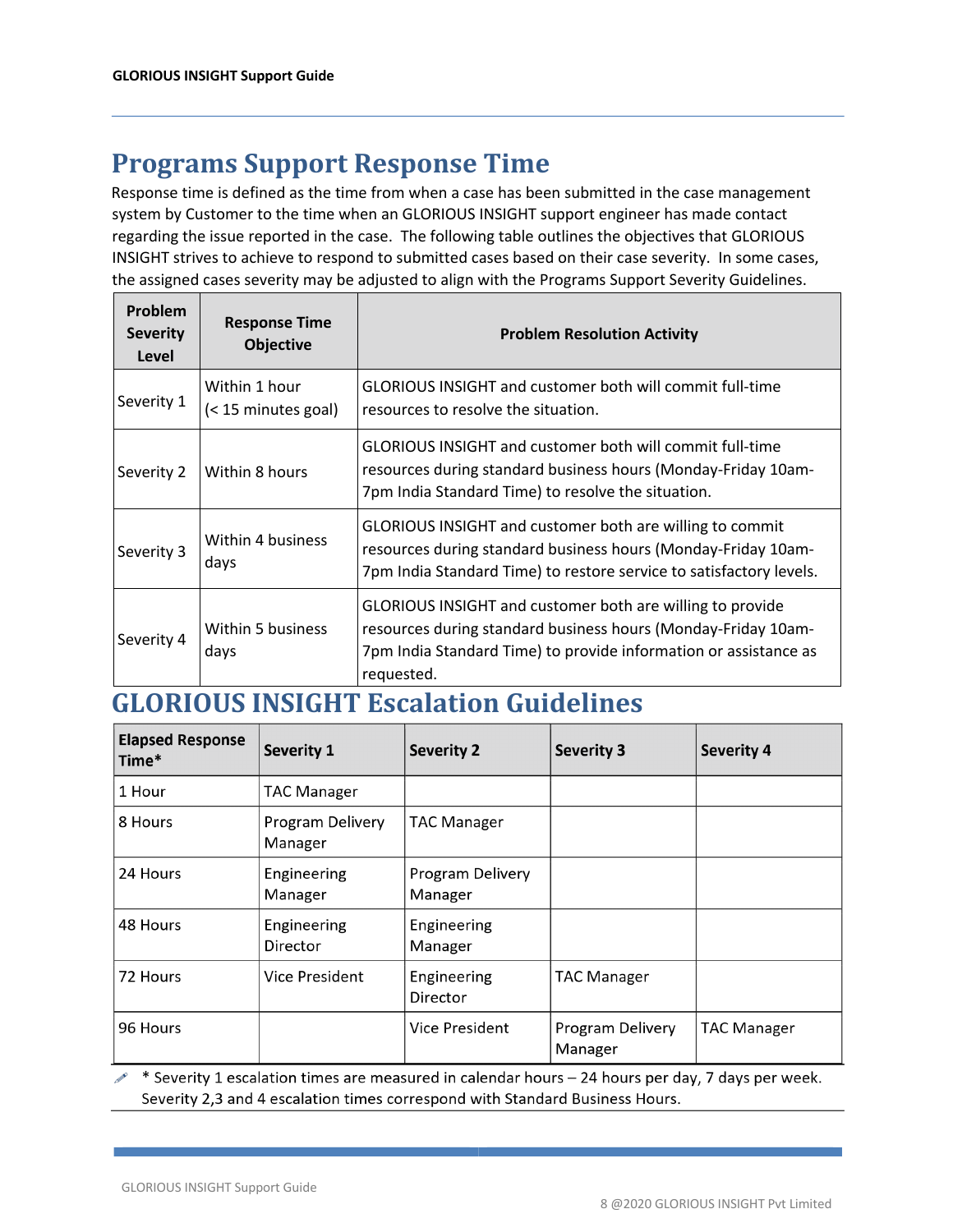# **4 Support Summary**

# **Problem Support**

GLORIOUS INSIGHT Program Support provides maintenance and technical support to Customer for the Programs at the location(s) specified in the Order. Support is limited to the current and the immediately prior major release of the Programs (as determined by GLORIOUS INSIGHT). As part of Support GLORIOUS INSIGHT will use commercially reasonable efforts to provide resolution to each problem submitted by Customer to GLORIOUS INSIGHT in accordance with the Support Terms, with a level of effort commensurate with the severity of the problem. For purposes of this guide, "problem" means a reproducible condition that causes the operation of a Program to deviate from its Documentation, so as to impact Customer's ability to use the Program in the manner described in the Documentation.

#### **Infrastructure**

GLORIOUS INSIGHT will only support a Program if it is used with third party equipment, operating system, hardware, and third-party software, including database server systems, networks, application server systems, and client systems (collectively, "**Platforms**") which meet the standards therefore set forth in applicable Documentation. GLORIOUS INSIGHT is not obligated to modify its Programs to work around the dysfunction or limitation of Third Party Software or Platform that has not been specified in any of the Documentation as compatible with the Programs, however, GLORIOUS INSIGHT may provide such workarounds as Ancillary Services for additional fees. GLORIOUS INSIGHT does not Support or take system-level responsibility for the systems that include Programs. Nor does GLORIOUS INSIGHT take responsibility for third-party Platforms and Third-Party Software to which Program's interface. Except as expressly set forth in an Order, Customer is required to provide access to all Platforms and infrastructure required for operation of the Programs and the provisions of Support, including providing a suitable operating environment in accordance with the guidelines specified by the suppliers or manufacturers of such components and Platforms.

# **Remote Support**

Customer shall provide GLORIOUS INSIGHT with remote access to the Programs (at no charge) as necessary to perform remote Support. Remote access will be in the form of a site-to-site Virtual Private Network (VPN) connection to the servers containing the Programs. VPN access will be always-on and available to GLORIOUS INSIGHT, 24 hours per day, 7 days per week unless prevented by an event outside of Customer's control. GLORIOUS INSIGHT will comply with reasonable policies regarding access to Customer's facilities, systems and data, including remote access policies of Customer of which it is notified.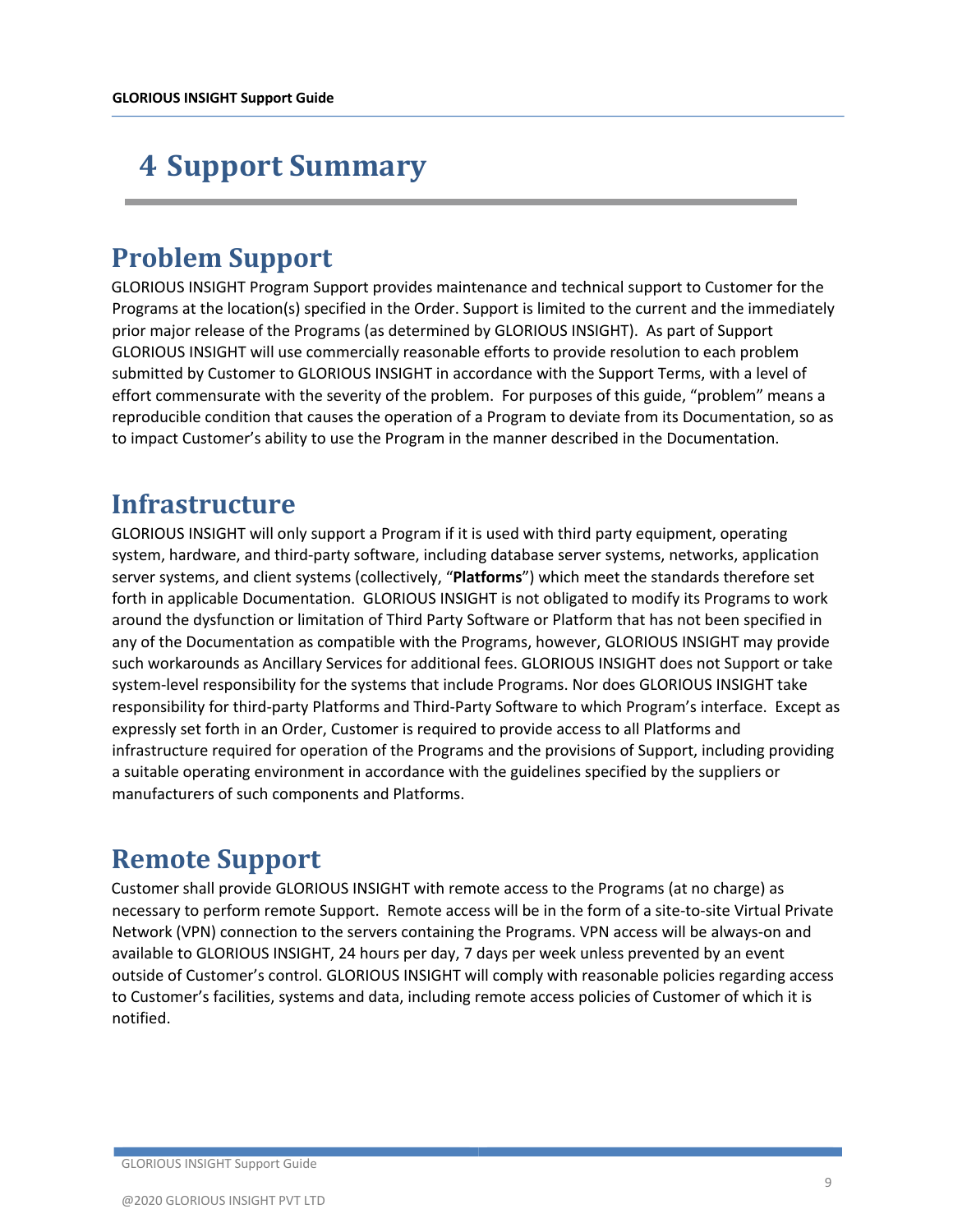# **5 GLORIOUS INSIGHT Responsibilities**

## **GLORIOUS INSIGHT Technical Assistance Center (TAC)**

The GLORIOUS INSIGHT Technical Assistance Center (TAC) will assist Customer regarding Program questions and problems. TAC has access to numerous resources to provide answers or to escalate problems, if necessary.

## **Tracking of Problems**

GLORIOUS INSIGHT will respond to problems reported by the contacts that have been identified and agreed upon by the Parties ("**Contacts**"). All problems reported by a Contact will be logged by a Tech Support engineer and assigned a tracking number. Customer will be notified of the tracking number and should use this number in all future communication with GLORIOUS INSIGHT relating to such problem. GLORIOUS INSIGHT may close a trouble ticket without resolution if GLORIOUS INSIGHT has not received a response from Customer within ten (10) or more business days. GLORIOUS INSIGHT will notify Customer that the issue has been closed and Customer must contact GLORIOUS INSIGHT to reopen the issue.

# **Problem Resolution Definition**

Problem resolution means any of the following:

- a) A mutually agreed upon temporary change in the procedures followed, or data supplied, in the use of the Program that mitigates the problem sufficiently to allow an impaired, but functional, use of the Program until one of the remaining resolutions is achieved as follows; or
- b) A correction of a problem by GLORIOUS INSIGHT and delivered to Customer, in the form of a tested "patch," an Update, a compatible release of the Program, or a New Version, that resolves the problem without causing additional problems; or
- c) GLORIOUS INSIGHT demonstrates, to the other party's reasonable satisfaction, that the problem has been resolved by a correction or clarification to the Documentation; or
- d) GLORIOUS INSIGHT demonstrates, to the other party's reasonable satisfaction, that the problem does not arise out of a failure of the Program to substantially comply with the Documentation; or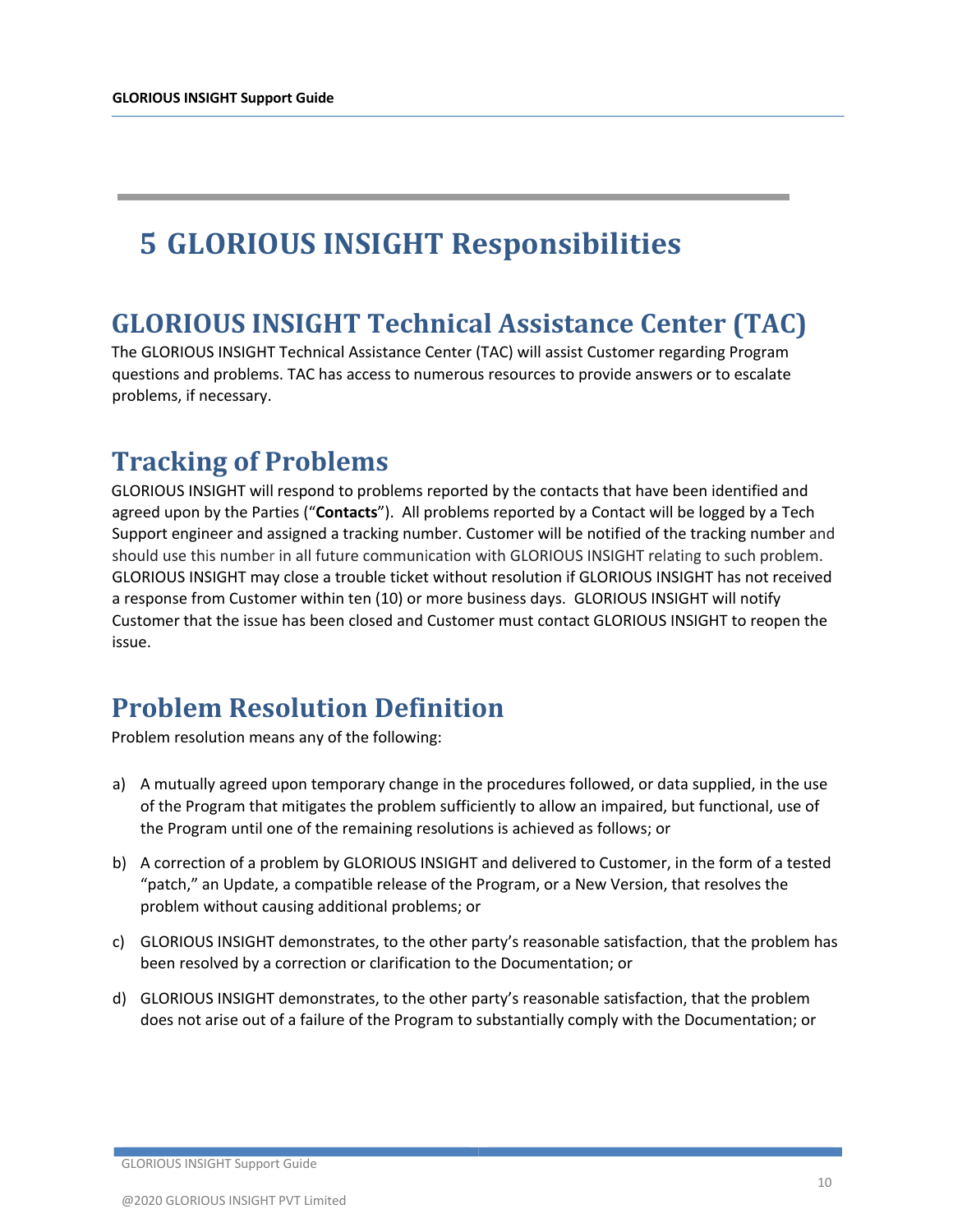- e) GLORIOUS INSIGHT demonstrates, to the party's reasonable satisfaction, that the problem is caused by Third Party Software or platforms or a Customer operating system, network, hardware, or services not covered by this Agreement; or
- f) The parties agree that further effort to resolve the problem is not warranted. Such consent shall not be unreasonably withheld.

### **Program Maintenance**

If Customer has paid applicable Support Fees, GLORIOUS INSIGHT will provide to Customer Updates and New Versions as follows:

- a) **Updates**. GLORIOUS INSIGHT will, in its sole discretion, issue periodic Updates to the then-current release (as determined by GLORIOUS INSIGHT) of the Programs, and prior releases, without additional charge to Customer so long as Customer timely pays Support Fees. Such Updates will not be issued on any regular basis. If the solution to a Customer-reported problem has already been made in a release later than the release Customer is then using, then the solution to the Customerreported problem will require Customer to migrate to the release in which the problem has been resolved. Except as otherwise set forth in an Order, Statement of Work or other agreement by the Parties, Customer will be responsible for installing and implementing each Update. GLORIOUS INSIGHT will provide Customer with documentation regarding any specific installation requirements for the Update.
- b) **New Versions**. Unless expressly provided otherwise in an Order, New Versions are not included as a part of Support.
- c) **Changes to Programs.**
	- i. **Generally Available Changes**. GLORIOUS INSIGHT will determine in its sole discretion the content and timing of all Updates.
	- ii. **Custom Changes**. Customer may request that GLORIOUS INSIGHT make custom changes in the Program used by Customer. GLORIOUS INSIGHT will make such changes as Ancillary Services to the extent agreed in a separate Order, Statement of Work or other agreement by the Parties that sets forth the Fees, specifications, and schedule for such changes. Unless specified in the Order or Statement of Work, Customer grants to GLORIOUS INSIGHT and its Affiliates the unrestricted, royalty free, perpetual, fully paid-up, irrevocable (on any basis whatsoever) worldwide right to incorporate such requested or developed changes into the Programs used for other customers or to otherwise use resulting work product in any way GLORIOUS INSIGHT determines without any obligation to Customer whatsoever.
	- iii. **GLORIOUS INSIGHT Roadmaps**. From time to time GLORIOUS INSIGHT may reference or share information with Customer about future technology, such as products and features under development that are not generally available from GLORIOUS INSIGHT today. Because this technology is in various stages of development, all information concerning this future technology, including whether GLORIOUS INSIGHT will continue development, its availability, pricing, and included features are subject to change without notice and will only be offered on a when and if available basis.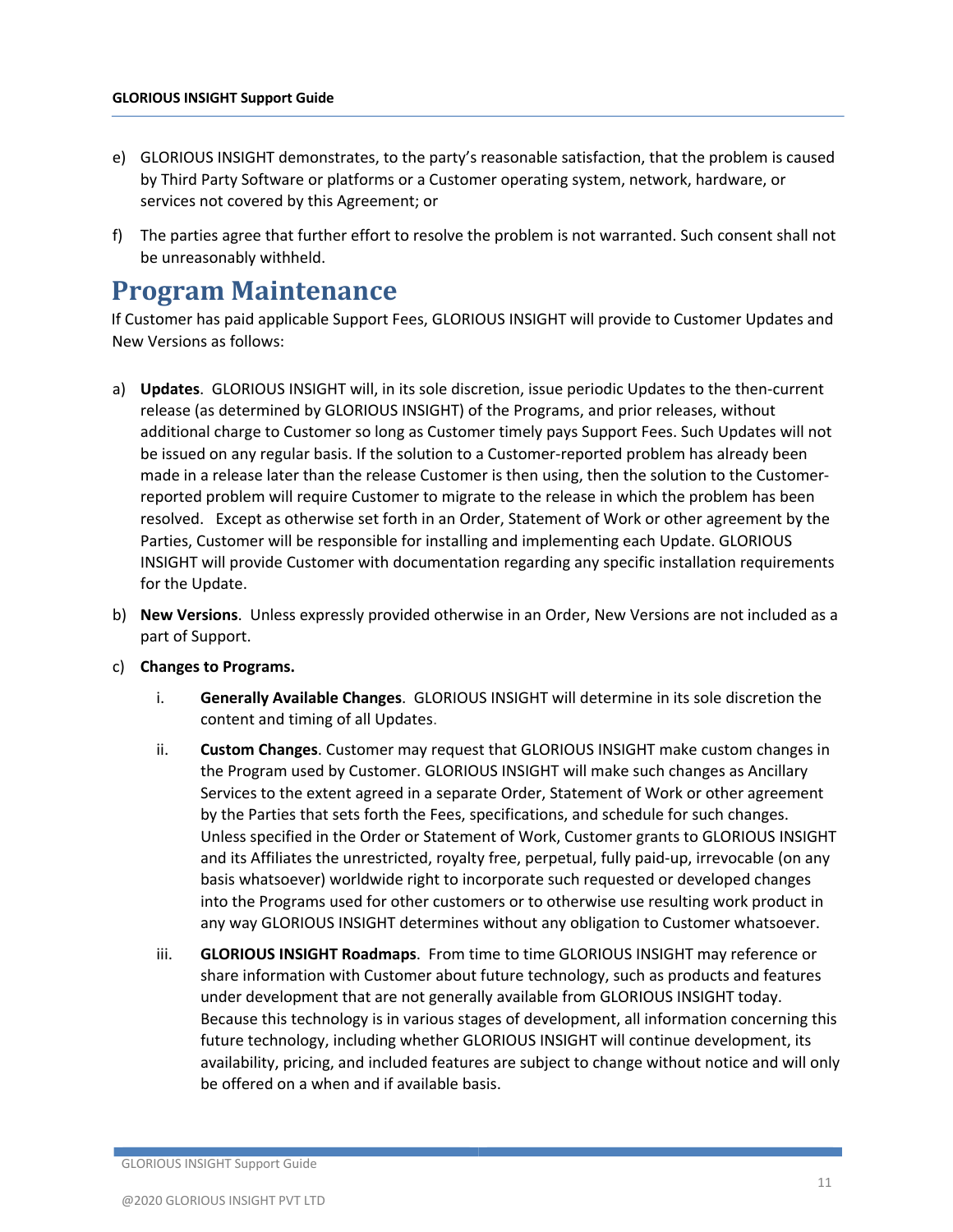# **6 Customer Responsibilities**

The provision of the Programs Support by GLORIOUS INSIGHT assumes that the Customer will facilitate Support as follows:

- Provide, at Customer's expense, reasonable access to the on-premises Product through the Internet to establish a data communication link between Customer's environment and the GLORIOUS INSIGHT TAC engineer and systems passwords so that problems may be diagnosed and, where possible, corrected remotely.
- Provide thirty (30) days' written notice to GLORIOUS INSIGHT of any changes to the on-premises production environment of Programs instance. Services will be provided to Customer beginning thirty (30) days after receipt of your notification.
- Provide maintenance window(s) as requested by GLORIOUS INSIGHT Support team for maintenance release, minor software updates, major software upgrades and for assessment and troubleshooting of the issues raised by Customer.
- Manage the operations of the on-premise installation and infrastructure. Shall provide necessary support as requested by GLORIOUS INSIGHT to monitor KPIs or other parameters required for troubleshooting the issues reported by the Customer.
- Provide valid and applicable license, authentication or other information to identify the purchase of Programs for which problems and issues are reported to GLORIOUS INSIGHT or where Customer is seeking information from GLORIOUS INSIGHT in connection with Programs use. GLORIOUS INSIGHT may also require Customer to provide additional information as needed to address the issues reported by the Customer.
- When requested, provide GLORIOUS INSIGHT with a list of all personnel that Customer has authorized to contact GLORIOUS INSIGHT or access https://support.Glorious Insight-icex.com for Support and to download Programs from https://support.Glorious Insight-icex.com . Customer is responsible for reviewing the list on an annual basis and adding or removing personnel as necessary.
- Update to the latest Software release and latest third-party Software release, if recommended by GLORIOUS INSIGHT to correct reported problems.
- Pay all engineering time, travel costs, and out-of-pocket expenses if Customer requests performance of onsite Services outside the scope of Support described in this document.
- Provide any hardware required to perform fault isolation.
- Update Support contract information to reflect the latest Major and Minor release deployed on their premises.
- Make all reasonable efforts to isolate the Programs problem prior to requesting support from GLORIOUS INSIGHT.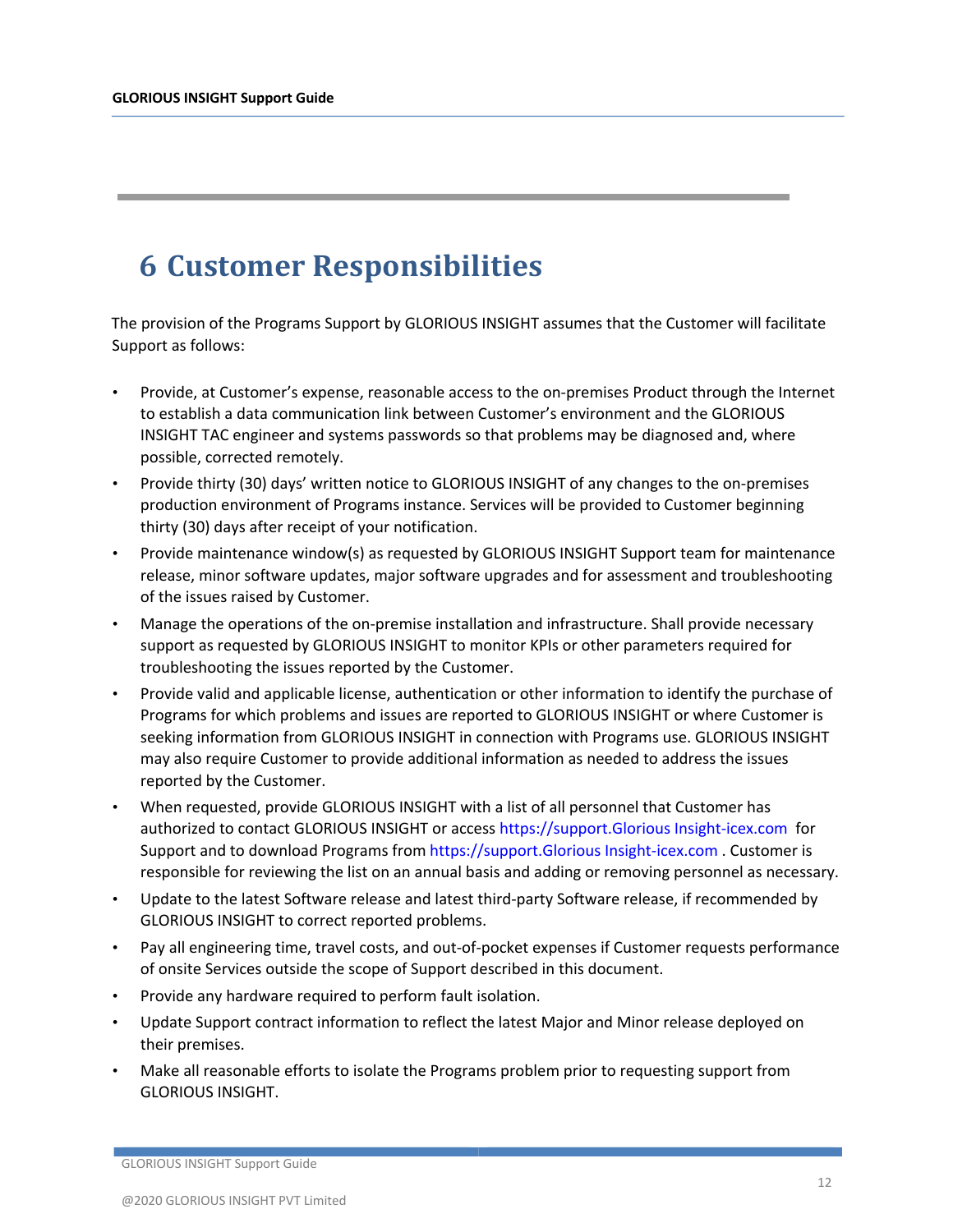- Acquire, install configure and provide technical support for Third-party Products, including upgrades required by GLORIOUS INSIGHT or related services; and for Network infrastructure, including, but not limited to, local and wide-area data Networks and equipment required by GLORIOUS INSIGHT for operation of Programs.
- GLORIOUS INSIGHT shall provide Support as defined in Section 4 (Support Summary). If additional services are requested by Customer, GLORIOUS INSIGHT shall submit a price quote for such services. Once the price quote is accepted by Customer, GLORIOUS INSIGHT shall deliver those services as agreed mutually.
- Some capabilities for delivering On Premises services requires the Customer to allow telemetry data to be shared with GLORIOUS INSIGHT. The Customer must agree to this in order to have the services delivered. This data will only be utilized for purposes of providing Support.
- Designate software users, IT admin and help desk to attend and participate in training and support process reviews, when applicable.
- Customer's designated Programs users will complete any necessary training made available by GLORIOUS INSIGHT that are recommended.
- Advise GLORIOUS INSIGHT of Customer standard operating procedures related to its business practices, its internal operational nomenclature and Environment to allow GLORIOUS INSIGHT to discuss cases with Customer in the context of Customer's business environment.
- Provide a severity level as described in the section Programs Support Severity Guidelines for all the problems reported by Customer.
- Provide valid and applicable serial numbers for all Program problems and issues reported to GLORIOUS INSIGHT or where Customer is seeking information from GLORIOUS INSIGHT in connection with Program use. GLORIOUS INSIGHT may also require Customer to provide additional information in the form of location of the Program, city location details, and zip code information.
- Make reasonable efforts to assist GLORIOUS INSIGHT in identifying, isolating and duplicating a problem, and allow GLORIOUS INSIGHT reasonable access to the Programs and the supporting Platforms, equipment, systems, documentation, and services, as necessary to perform Support services.
- Have an enough knowledge of the Platforms, of the programming language, if any required, and of the Programs, to use the Programs with the Platforms.
- Be responsible for standard maintenance and installation of any common carrier equipment or communication service related to the operation of the Programs that is not furnished by GLORIOUS INSIGHT.
- Be responsible for charges incurred for communication facilities at Customer's facilities, whether incurred by Customer or GLORIOUS INSIGHT, which arise out of the performance of Support.
- Be responsible for performing all Programs back-ups in accordance with published Documentation, and all necessary data backups.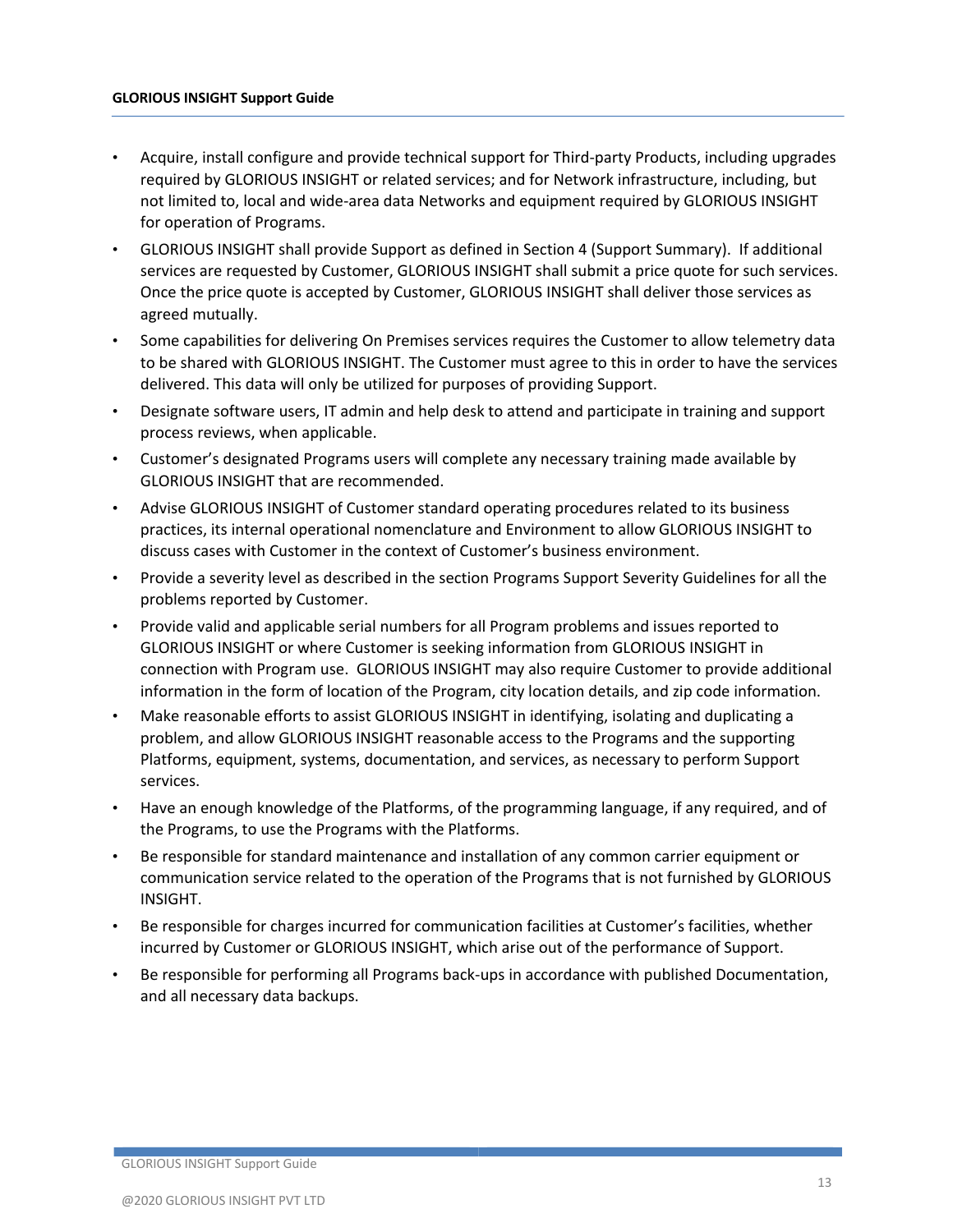# **7 Exclusions**

# **Eligibility of Programs**

Only unmodified Programs are eligible for Support (unless authorized in writing in advance by GLORIOUS INSIGHT) and provided that Customer has paid all Support Fees due for Program Support, and Customer has complied with its obligations hereunder.

# **No Training**

Except as otherwise set forth in an Order, Statement of Work or other agreement between the Parties, Support does not include training on the Programs, Third Party Software or Platforms.

# **Specific Exclusions**

GLORIOUS INSIGHT will have no obligation to provide Support for any problem, failure or defect in the Programs caused by: (a) the misuse of or damage to the Program; (b) modifications to the Programs not made by or authorized in writing in advance by GLORIOUS INSIGHT; (c) combination or use of the Programs with other software or hardware not provided or approved in writing by GLORIOUS INSIGHT; (d) use of the Program in an operating environment other than that described in the Documentation; (e) on-site Platforms, facilities and systems which do not meet the standards set forth in any of the Documentation; (f) Customer's failure to implement all Updates which are provided or offered to Customer; or (g) interconnection of the Programs with other software or hardware products not supplied by GLORIOUS INSIGHT except as expressly prescribed in the Documentation. GLORIOUS INSIGHT reserves the right to charge for any work performed by GLORIOUS INSIGHT that was found to be caused by a breach of any of these exclusions. Charges will be made at GLORIOUS INSIGHT's thencurrent standard hourly rates.

**EXCEPT AS EXPRESSLY STATED IN THIS DOCUMENT GLORIOUS INSIGHT DISCLAIMS ALL OTHER WARRANTIES, EXPRESS** 

**OR IMPLIED, STATUTORY OR OTHERWISE, AS TO THE CONDITION, QUALITY, PERFORMANCE, DURABILITY, INCLUDING ANY WARRANTIES OF MERCHANTABILITY OR FITNESS FOR A PARTICULAR PURPOSE AND ALL SUCH WARRANTIES, CONDITIONS, UNDERTAKINGS AND TERMS ARE HEREBY EXCLUDED TO THE FULLEST EXTENT PERMITTED BY LAW.**